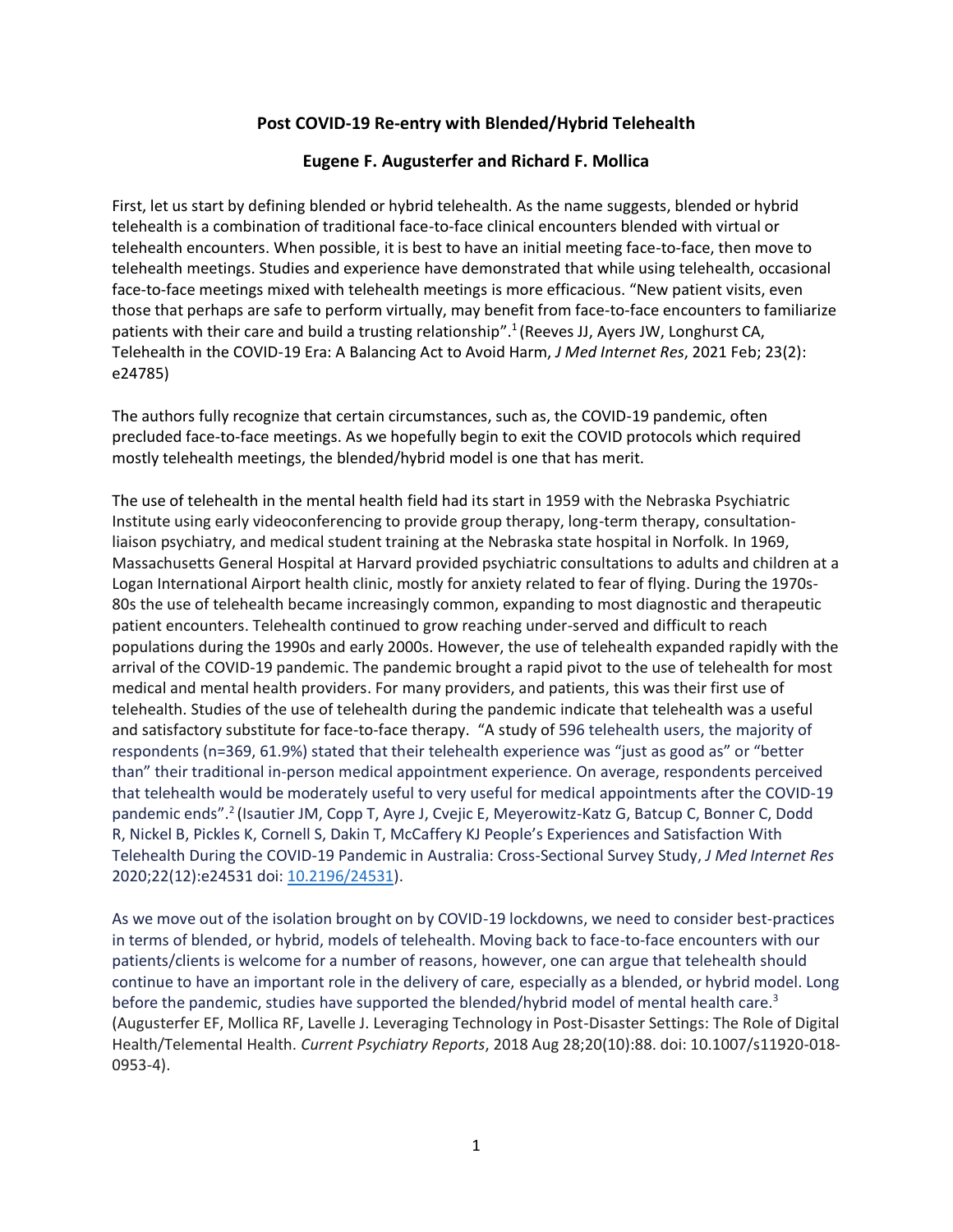While a complete review of the literature on the use of telehealth in the mental health and primary care fields during the pandemic is beyond the scope of this brief article, there are a large number of studies supporting the important use and lessons learned regarding the use of telehealth for mental health care during this extraordinary time. To state the obvious, none of us have lived through a period like the current pandemic while doing our best to care for our patients/clients. Telehealth has been an important tool to help us stay connected with our patients/clients during these troubled times.

In terms of the use of blended or hybrid telehealth, a question often is asked, is there a recommended ratio of face-to-face and telehealth visits. There is no simple answer as the frequency of visits is determined by the patient/client's condition. For example, a highly anxious person may benefit from more frequent visits, including face-to-face. Whereas a person who is more clinically stable may do well with less frequent face-to-face visits. It is also important to remember that persons with certain conditions are not as suitable for telehealth visits as others, for example, a patient with acute paranoid delusions may have difficulty trusting a telehealth/virtual visit. However, for most people, telehealth is a very good alternative to face-to-face, as supported in the published literature.

In conclusion, a number of thoughts to keep in mind as we move towards the post-COVID environment, such as, telehealth is an effective tool for meeting the clinical needs of our patients/clients, telehealth allows providers to reach a broad geographic population<sup>4</sup> (The Death of Distance, Frances Cairncross, 1997), the time and money saved by patients/clients is an important factor <sup>5</sup> (Shore JH, Brooks E, Savin DM, Manson SM, Libby AM. An economic evaluation of telehealth data collection with rural populations. *Psychiatry Services*. 2007 Jun;58(6):830-5. doi: 10.1176/ps.2007.58.6.830. PMID: 17535944), and telehealth has helped us connect with colleagues and it assisted in providing supervision and/or consultation when needed.<sup>6</sup> (Augusterfer EF, O'Neal CR, Martin SW, Sheikh TL, Mollica RF. The Role of Telemental Health, Tele-consultation, and Tele-supervision in Post-disaster and Low-resource Settings, *Current Psychiatry Reports*, 2020 Nov 28;22(12):85. doi: 10.1007/s11920-020-01209-5. PMID: 33247315; PMCID: PMC7695585).

Lastly, here are links to a few papers on telehealth during COVID.

<https://www.medicaid.gov/medicaid/benefits/downloads/medicaid-chip-telehealth-toolkit.pdf>

<https://www.hhs.gov/coronavirus/telehealth/index.html>

[https://www.liebertpub.com/doi/10.1089/tmj.2020.0287?utm\\_source=Adestra&utm\\_medium=email&](https://www.liebertpub.com/doi/10.1089/tmj.2020.0287?utm_source=Adestra&utm_medium=email&utm_term=&utm_content=ReadNow1&utm_campaign=TMJ%20FP%20June%2018%202021) [utm\\_term=&utm\\_content=ReadNow1&utm\\_campaign=TMJ%20FP%20June%2018%202021](https://www.liebertpub.com/doi/10.1089/tmj.2020.0287?utm_source=Adestra&utm_medium=email&utm_term=&utm_content=ReadNow1&utm_campaign=TMJ%20FP%20June%2018%202021)

[https://www.thelancet.com/journals/lanpsy/article/PIIS2215-0366\(21\)00165-6/fulltext](https://www.thelancet.com/journals/lanpsy/article/PIIS2215-0366(21)00165-6/fulltext)

## **References:**

1. Reeves JJ, Ayers JW, Longhurst CA, Telehealth in the COVID-19 Era: A Balancing Act to Avoid Harm, *J Med Internet Res*, 2021 Feb; 23(2): e24785.

2. Isautier JM, Copp T, Ayre J, Cvejic E, Meyerowitz-Katz G, Batcup C, Bonner C, Dodd R, Nickel B, Pickles K, Cornell S, Dakin T, McCaffery KJ People's Experiences and Satisfaction With Telehealth During the